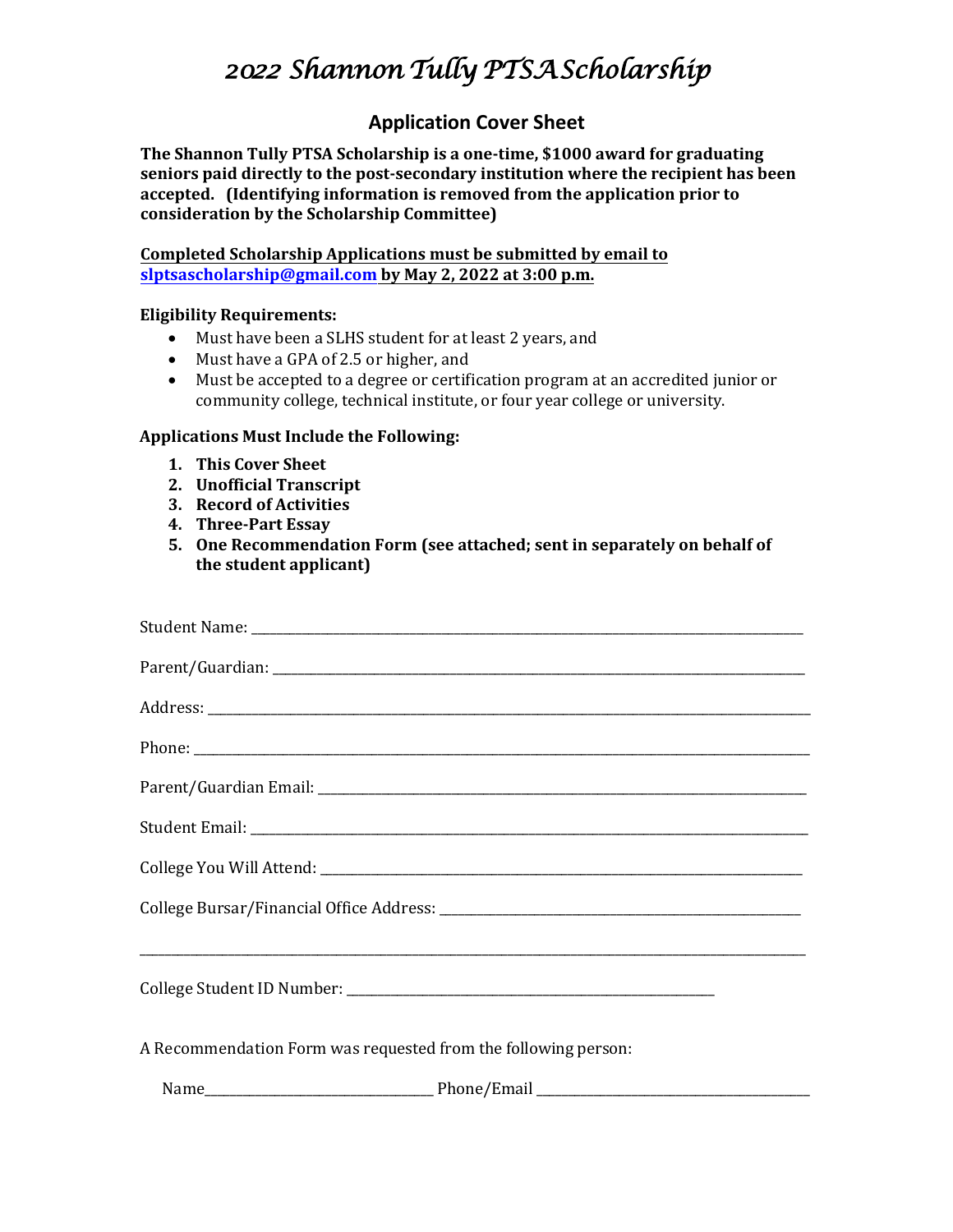## *2022 Shannon Tully PTSA Scholarship*

### **Application Instructions**

**Email completed application to slptsascholarship@gmail.com. Include items 1 - 4; item 5 should be sent in separately by recommender on behalf of the student.**

#### **1. Cover Sheet**

#### **2. Unofficial Transcript**

**Overview:** Minimum GPA of 2.5. Your transcript should show academic success or academic progress in challenging classes.

**Detail:** An unofficial transcript including senior year grades from 1<sup>st</sup> and 2<sup>nd</sup> quarter must be attached.

#### **3. Record of Activities**

**Overview:** Show that you had a high level of involvement in community or school activities. There should be strong evidence of leadership, personal responsibility and initiative, with consistent and dedicated participation in activities over the high school years.

**Detail:** Include a year by year listing of activities, limited to the high school time frame only-- positions held, any honors or awards you received, time commitment (total hours), etc. Activities may be school related, community related, paid or unpaid. Remember to include all volunteer work and any camps or academic enrichment programs attended. You can use your resume, if it includes sufficient information, as this attachment.

#### **4. Three-Part Essay**

**Part One:** Think about your time at SLHS. Describe how a person, event or experience at SLHS has influenced your outlook on life or your future plans.

**Part Two:** Tell us something that you want us to know about yourself that is not elsewhere in the application. Explain how this has caused you to be the person you are today. Examples include but are not limited to such issues as a learning disability, family hardship, English learned at a later age, travel experience, extraordinary activity or being the first in your family to attend college.

**Part Three:** Student / family need will be a consideration in the awarding of the scholarship. Please briefly describe how the scholarship would benefit you / your family.

**Detail:** Length of Essay: **2 pages maximum for the entire three-part essay**, **double-spaced, font size 12**. Each part can be as long or short as needed to answer the question but the 2-page maximum cannot be exceeded. Make sure you proofread your essay!

#### **5. Recommendation Form**

**Overview:** One Recommendation Form from a non-related adult is required (see attached form). The form must be completed by a member of the SLHS community (teacher, staff, coach, etc.) and sent in separately.